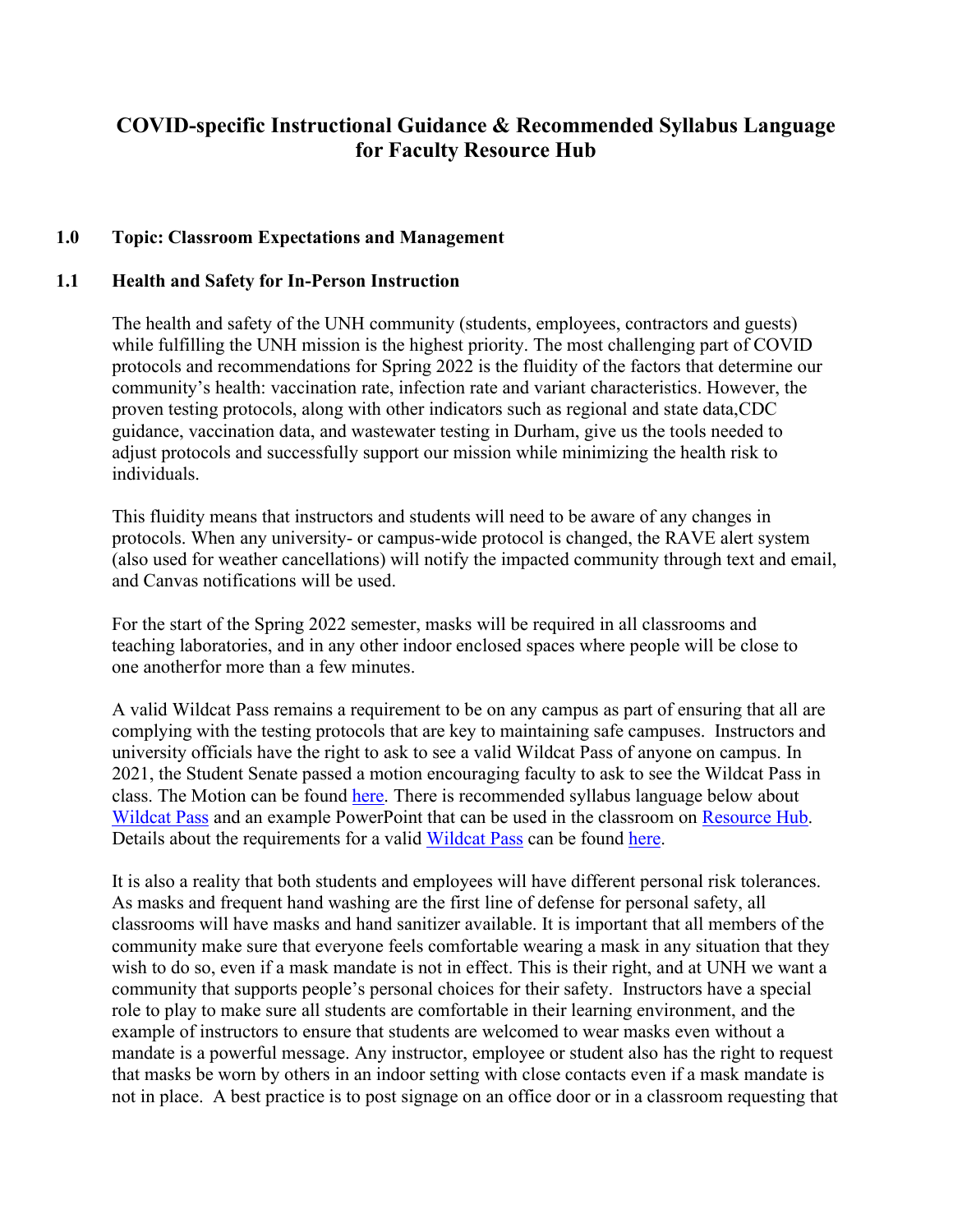masks be worn inside. If masks or sanitizer is needed for a classroom, meeting room, or office, please complete a PPE Order form or contact: Ron O'Keefe at [ronald.o'keefe@unh.edu.](mailto:ronald.o%27keefe@unh.edu)

Instructors should address obvious violations of or refusal to follow COVID protocols in their classroom (e.g., failure or refusal to properly use masks during a time of mask mandates, not having a valid [Wildcat Pass\)](https://nam12.safelinks.protection.outlook.com/?url=https%3A%2F%2Fcovid-19.unh.edu%2Fwildcatpass&data=04%7C01%7CRobin.Pelechowicz%40unh.edu%7C6c0bec2e2c9e46b57bfc08d95d9cadf5%7Cd6241893512d46dc8d2bbe47e25f5666%7C0%7C0%7C637643749783540745%7CUnknown%7CTWFpbGZsb3d8eyJWIjoiMC4wLjAwMDAiLCJQIjoiV2luMzIiLCJBTiI6Ik1haWwiLCJXVCI6Mn0%3D%7C1000&sdata=H%2FC696rHcNeBrctiU6p%2FFUV%2FcWDu8J7u%2BKvDfytBgOY%3D&reserved=0) as they would any serious behavioral situation with appropriate reporting escalations. Some violations of COVID protocols may be less obviously intentional than others, such as missing a test drop off. For example, a student may have forgotten to drop off a test, resulting in a "Warning" state on their Wildcat Pass. This warning can be cleared by the student for 24 hours to give them time to submit another test and get a result. In these cases, a refusal to remedy the action and further comply with COVID protocols is a more serious violation than a momentary "slip up."

Students have been made aware of potential consequences for failure to abide by university public health protocols (see updated [Student Rights, Rules & Responsibilities\)](https://www.unh.edu/dean-of-students/processes-policies-protocols/student-rights-rules-responsibilities). Here are some video links [\(President,\)](https://www.youtube.com/watch?v=U5SkshJnq2M) showing additional messaging to students. At any time, in or out of class, you can use the anonymous online incident reporting tool [\(COVID-19 Incident Report\)](https://tinyurl.com/UNHCovid) to document and report violations of COVID protocols. All reports will be investigated and, if you choose, you can follow up on the investigation through the assigned incident number. Use of the [COVID-19 Incident Report](https://tinyurl.com/UNHCovid) tool allows a central collection place of reported violations across all venues, including off campus, thus enabling the COVID response team to manage potential behavioral issues as rapidly and fairly as possible.

Per state law regarding public institutions, no employee of UNH can ask anyone if they are vaccinated, nor can they withhold and service or provide a different service to the vaccinated versus unvaccinated. The NH Attorney General has specifically approved our testing plan, changing data response plans, and use of Wildcat Pass as communicated.

Contact tracing will be critical to controlling the spread of COVID and will be especially complicated with young students who have numerous interactions with each other. We are asking for your cooperation in implementing a way to be able to help the contact tracers identify potential close contacts (CDC definition [here\)](https://www.cdc.gov/coronavirus/2019-ncov/php/public-health-recommendations.html) in your educational space (e.g. consistent groupings in labs, seating chart or picture of classroom). Some options are suggested in the syllabus text below.

## **1.1.2 Syllabi: Example Statements and Sample Language for Health and Safety in the learning environment**

Faculty, TAs, and course instructors are critical partners in promoting our [#unhtogether](https://www.unh.edu/coronavirus/unh-together) COVID response culture. We all have a responsibility during this COVID-19 pandemic to protect our own health and the health of friends and fellow community members. Violations of the COVID protocols by even a single individual can cause significant disruptions or discontinuation of inperson academic activities. Any student creating such disruptions undermines the opportunity for others to learn and engage with the UNH community, and as such, is in serious violation of the UNH [Student Rights, Rules, & Responsibilities.](https://www.unh.edu/dean-of-students/sites/default/files/media/2021-08/21-22-srrr-final.pdf)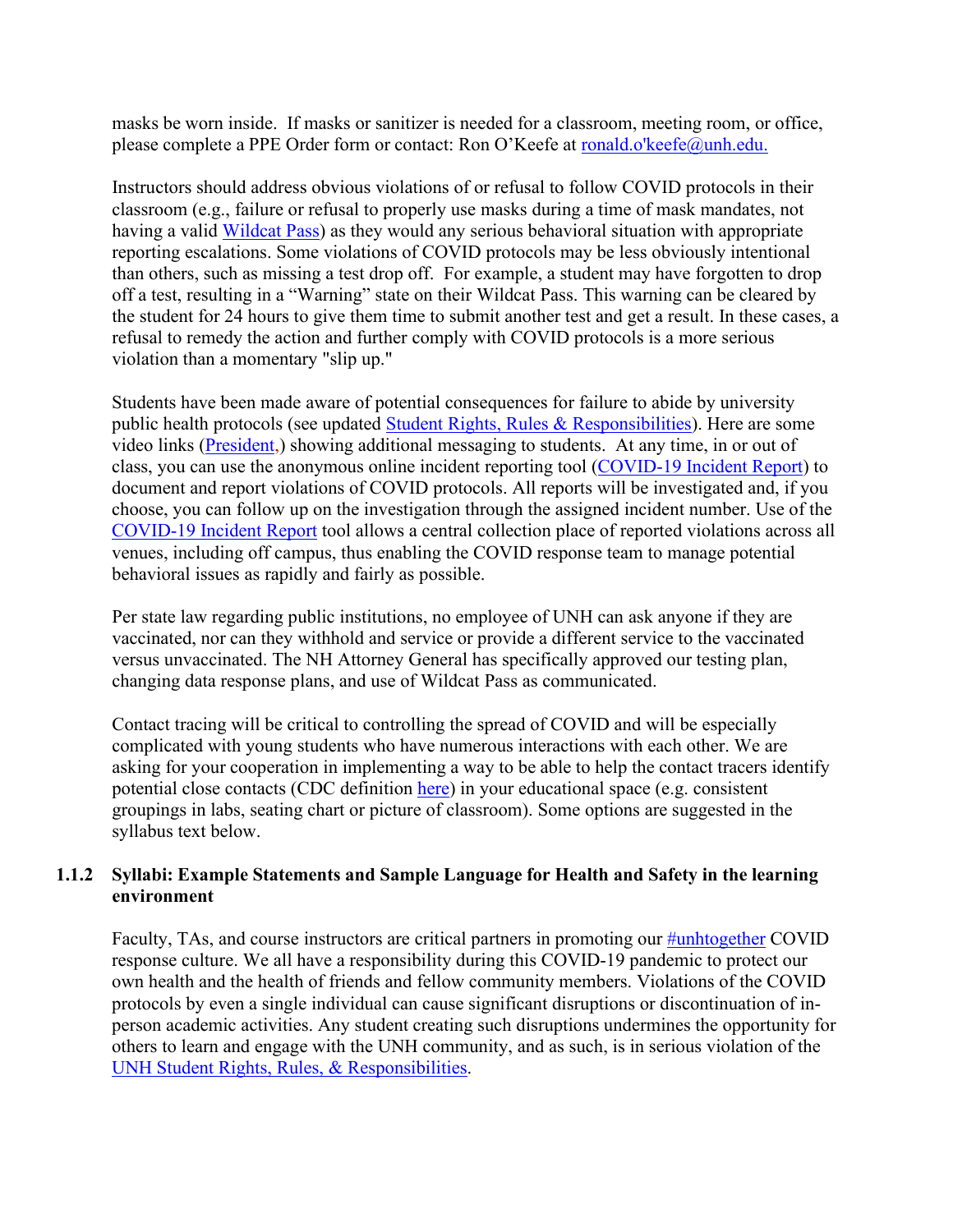In alignment with our [#unhtogether](https://www.unh.edu/coronavirus/unh-together) commitment to the ongoing health and safety of our community during the COVID-19 pandemic, there are several changes in classroom expectations.

All students are required to wear masks in class and in any other indoor spaces where people will be close to one another for more than a few minutes, unless a medical exception is made through an accommodation process. It is your responsibility to obtain a mask before coming to class. For information on proper use of masks, acceptable mask types, and other PPE and social distancing guidelines visit [\(https://www.unh.edu/coronavirus\)](https://www.unh.edu/coronavirus). Students wishing to request a medical accommodation should contact the Student Accessibility Services [\(link\)](https://www.unh.edu/studentaccessibility). Failure to comply with PPE or any other UNH COVID protocols is a violation of the [Student](https://www.unh.edu/student-life/student-rights-rules-responsibilities) [Rights, Rules, and Responsibilities.](https://www.unh.edu/student-life/student-rights-rules-responsibilities) If you refuse to comply, you will be asked to leave class immediately and you may also be reported to the Office of the Dean of Students and your associate dean.

- 1) Your instructor or TA may be wearing a face shield without a mask during instruction and only while maintaining at least a 6-foot distance from any student.
- 2) Each classroom entrance is equipped with hand sanitizer and surface wipes.
	- a. Use hand sanitizer as you deem appropriate.
	- b. Wipe down your personal space prior to class and throw the used wipes away on the way out of class or take them with you.
- 3) Contact tracing is an important part of containing any COVID spread. The following practices will facilitate effective contact tracing implementation should the need arise.
	- a. Students should sit in the same seat for each class period to minimize potential contacts.
	- b. We ask students to know the names of each of the people sitting closest to them, their nearest neighbors.

**OR**

We will be filling out a seating chart as part of each class.

# **OR**

A picture will be taken of where you are sitting for each class.

- 4) UNH has developed "Wildcat Pass," a web and mobile app to help each of us keep track of the requirements for compliance with necessary testing, isolation, and quarantine rules that will help to keep our community healthy.
	- a. Log into your Wildcat Pass each day before coming to campus or leaving your residence hall.
	- b. Be prepared to show your mobile device or a computer printout of your daily Wildcat Pass if asked by a university representative.

# **Specific for Manchester:**

The University is invested in your academic success. If a faculty member is concerned about your academic behavior or performance, they may submit an academic alert. Academic alerts are not punitive. The goal is to provide you with support and resources to support your success. They act as an important check-in point and, if you receive an academic alert, you will receive an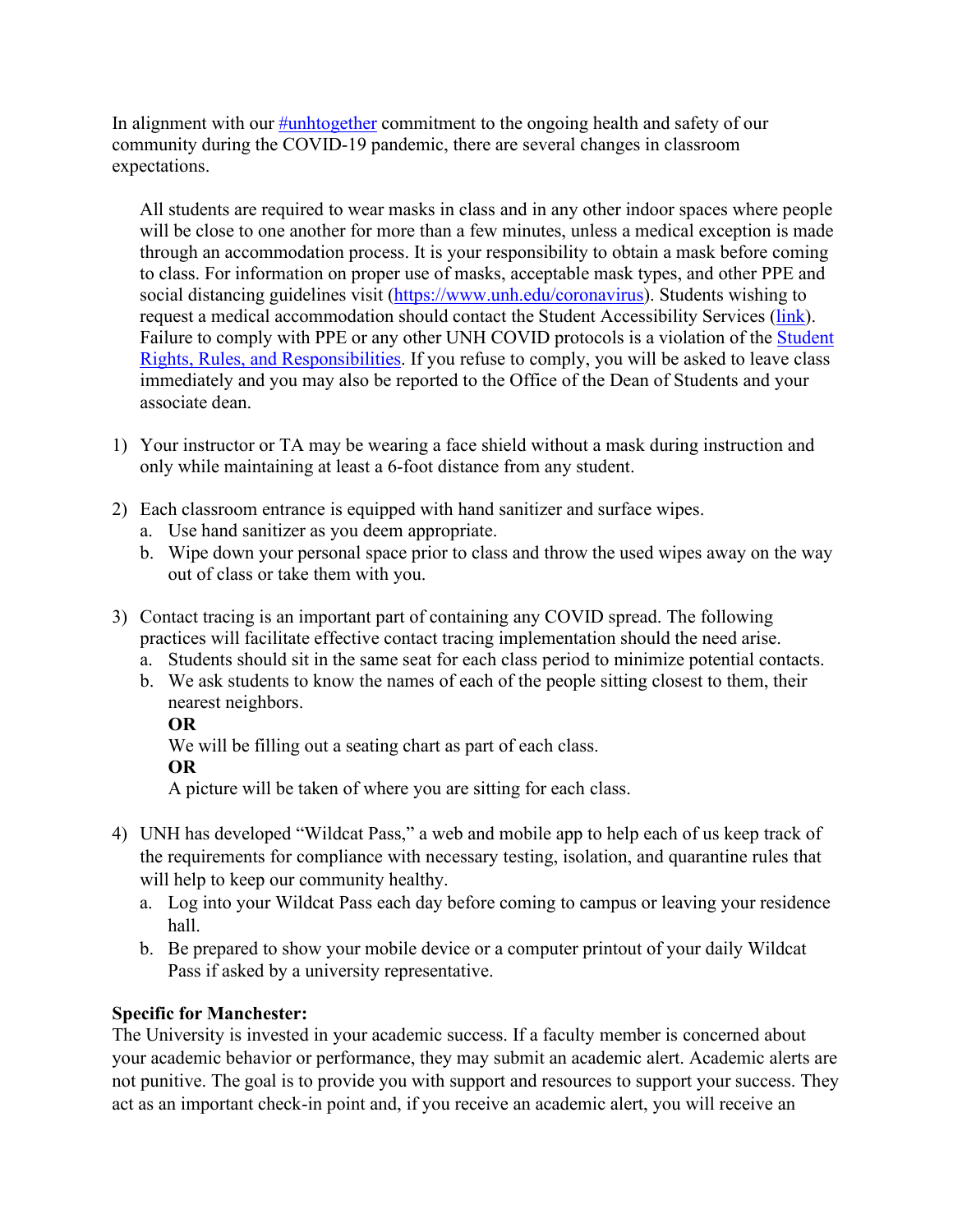email to your UNH email address. It is strongly recommended that you meet with a professional advisor and connect with your instructor to discuss the reason for the alert.

# **1.2 Subtopic: Class Modality, Remote Instructional Access, and Scheduling**

*All-campus shifts in modality.* The entire UNH community must prepare for changing instructional circumstances, including individual courses or the entire campus pivoting to remote-only instruction, which may require changes to course assignments and assessments. Monitor all course announcements, campus email, UNH Police Twitter, RAVE alerts, Canvas announcements and other announcements to stay up to date. Encourage and guide students in doing the same.

Syllabi should spell out the meaning of modality changes for physical attendance requirements, course policies (e.g., submitting work), and for a course's assessment format and assigned work.

## *Changes to an individual student's ability to continue participation in a course.*

Accommodation processes are returning to pre-COVID processes. If a student will be missing class for non-academic reasons and for the short term (typically less than and no more than 2 weeks), the instructor will receive a letter from the Dean of Students (Michael Blackman, [Michael.blackman@unh.edu\)](mailto:michael.blackman@unh.edu) requesting that the instructor work with the student to enable them to keep up with class expectations or to make up class expectations without penalty. It is the responsibility and prerogative of the instructor to work with the student on what accommodations make sense for the specific course requirements and circumstances (e.g., outside reading and special assignment, responsibility to get missed class notes from classmate, online learning module, remote access if available).

Instructors are also at risk of non-academic reasons for being unable to teach in the classroom. During the COVID time where that likelihood is greater than during normal times, it is recommended that the instructor initiate a conversation with the class on what expectations are for students if they get a letter from the Dean of Students for missing class, and what the students can expect if the instructor must unexpectedly miss a class.

If the student needs more that 2 weeks of an accommodation for non-academic reasons, then the student must follow the UNH Student Accessibility Services [\(SAS\)](https://www.unh.edu/studentaccessibility/) processes. Instructors are strongly urged **not** to make informal accommodations to students, as that can lead to unintended inequities.

When a student works through SAS, SAS staff will first determine the student's eligibility for accommodations. If the student is eligible for accommodations, then the SAS staff will work with the instructor to determine collaboratively what can or cannot be done to enable the student to continue in the course. More information about how SAS operates can be found on the Resource Hub [here.](https://www.unh.edu/provost/guidance-fall-2020-instruction)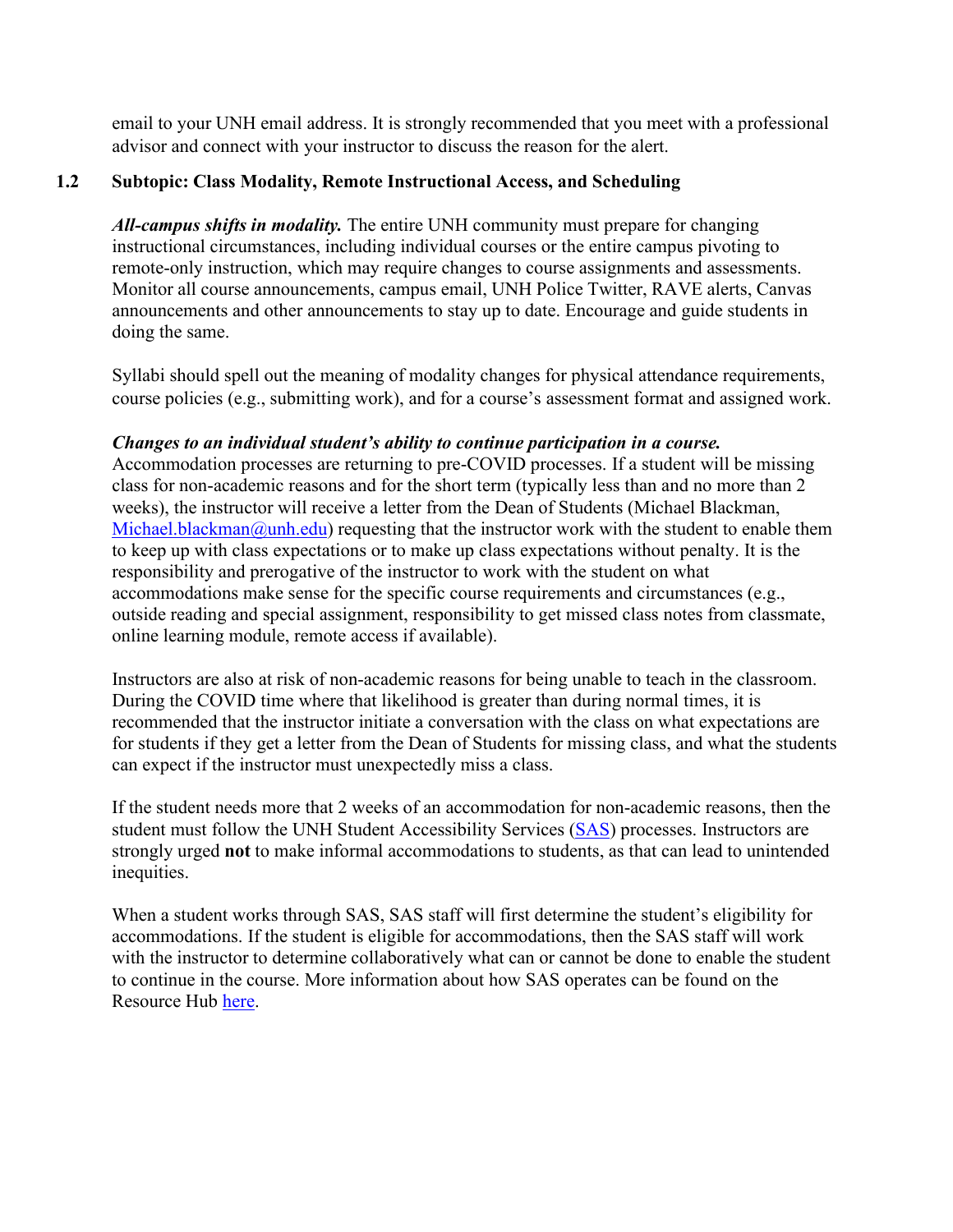## **1.2.1 Syllabi: Statements and Sample Language for potential modality change**

## *Changes to campus mode of operation and instructional modality.*

- 1) *(Applicable to face-to-face or hybrid classes)* This class is beginning the semester operating in face-to-face operations with a mask requirement in place. If your health and safety require shifting to additional precautions such as social distancing, the modality and schedule of this course may change.
- 2) *(Applicable to online or hybrid classes)* Your classroom is equipped with technology that will provide remote access to class instruction. Because of the need to accommodate potential isolation and quarantine due to the COVID pandemic, lectures or other class meetings for this course may be recorded by the university using UNH media platforms. Such recordings may be available for educational use (including both for instruction and as a review tool) by students enrolled in the class, the course instructor(s), and other university officials who support course instruction. Your voice or image may be captured on the recordings, and by enrolling in this course you are consenting to such recording for these purposes. The University and Zoom have FERPA-compliant agreements in place to protect the security and privacy of UNH Zoom accounts. You may not share recordings outside of this course. Doing so may result in disciplinary action.
- 3) *(Applicable to online or hybrid classes)* Students must learn how to access this course in all possible formats.
	- a. Ensure that you have all necessary technology to participate in this course remotely.
	- b. Consult with the instructor and/or with UNH IT for Students <https://www.unh.edu/it/students> with questions.

#### *Attendance (including Rotational) for In-Person Modalities.*

4) Students are expected to adhere to the attendance policies specific to this course as outlined in the syllabus, as usual. Do not attend class if you have any symptoms of illness or if your daily Wildcat Pass does not show that you are cleared to participate in classes and other campus activities. Inform the instructor or TA, in advance, if possible, that you will be absent from a scheduled in-person class. It is ultimately your responsibility to keep up with all course expectations. When appropriate, accommodations will be made.

[*State clearly the course policy on rotational attendance if your course will be delivered in this modality. Include the following language if helpful:*] If this class either begins with, or is forced by conditions to adopt, a rotational attendance component, you must only attend inperson on your assigned day(s) and may not switch days with other students or make other modifications to faculty instructions for in-person attendance.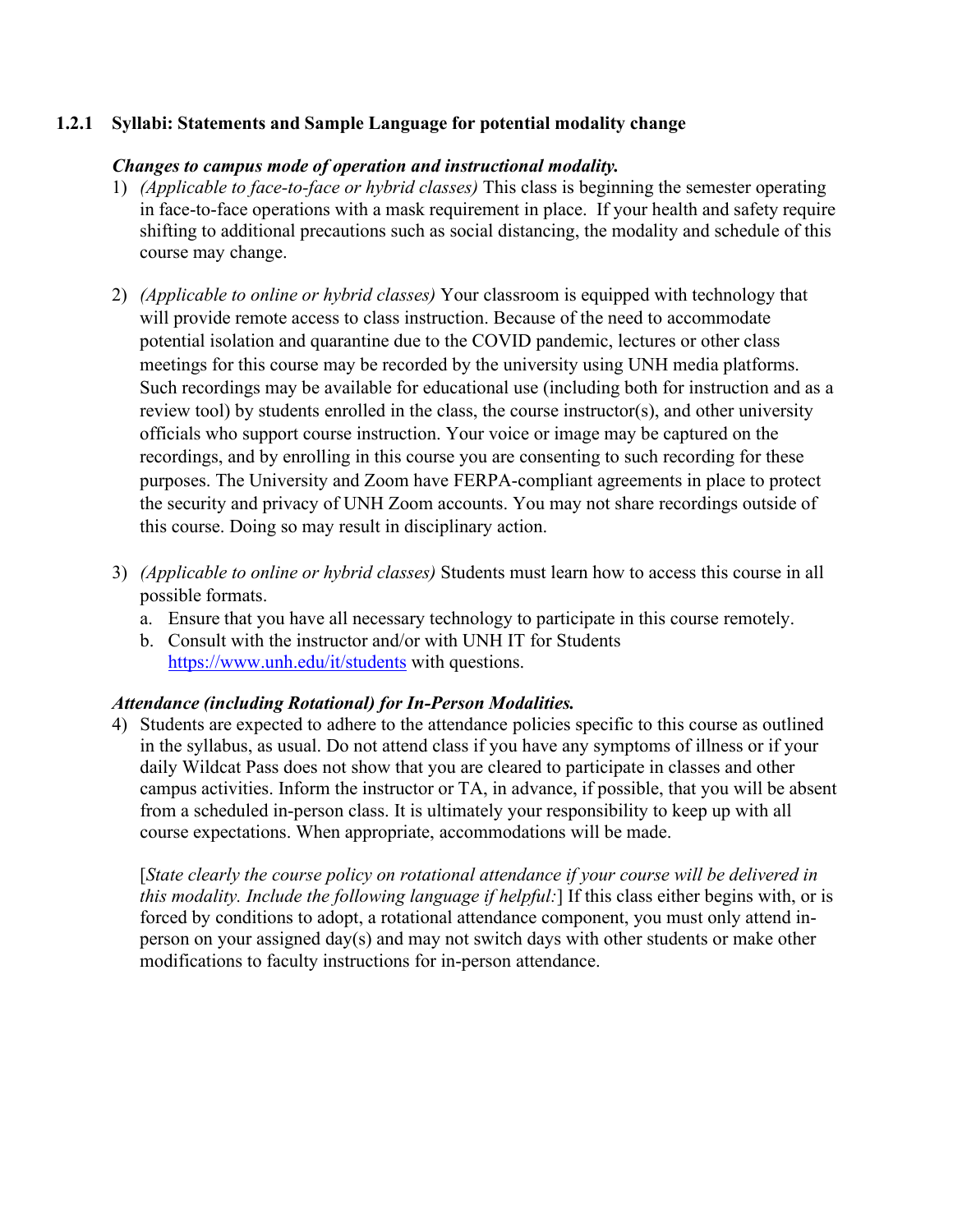# **Non-COVID Instructional Guidance & Recommended Syllabus Language for Faculty Resource Hub**

## **2.0 Exam Scheduling**

Please be aware of the Faculty Senate approved [academic calendar.](https://catalog.unh.edu/undergraduate/academic-calendar/) University policy prohibits the administration of examinations (i.e. no tests, or exams) during the last week of classes. Outside of classes, only formal lab practicals may be scheduled during this week. Homework, labs and written reports **can** be due during the last week of classes. Classes are held on Election Day. However, no examinations may be scheduled, faculty are asked to provide opportunities to make up and scheduled activities on that day as appropriate.

Please be sensitive to students who request flexibility due to religious obligations: The Day of Ashura begins at sundown on August 18th through sundown on August 19<sup>th</sup>. Rosh Hashana begins at sundown on September 6<sup>th</sup> and ends the evening of September 8<sup>th</sup>. Yom Kippur begins at sundown on September  $15<sup>th</sup>$  and ends the evening of September  $16<sup>th</sup>$ . Milad un Nabi is October 19th. Milad un Nabi (Shia) is October 23rd. Hanukkah begins at sundown on November 28th.

# **3.0 Netiquette Guidelines (from UNH Academic Technologies)**

Netiquette is the socially and professionally acceptable way to communicate on the Internet. We are all expected to abide by these guidelines of "netiquette" when using online communication tools with your classmates and instructor. Guidelines can be found through the Faculty [Resource](https://www.unh.edu/provost/guidance-fall-2020-instruction) [Hub](https://www.unh.edu/provost/guidance-fall-2020-instruction) and at this Academic [Technology](https://www.unh.edu/it/academic-technology) resource. More general guidance can be found [here.](https://www.educatorstechnology.com/2014/06/15-essential-netiquette-guidelines-to.html)

# **4.0 Affirming Credit Hour Compliance**

This syllabus reflects the federal definition of a credit hour, which entails a minimum 3 hours of engaged time per week per credit over a 15-week semester. Examples of engaged time include class time, assignments, examinations, laboratories, participation in course-related experiences (attending a talk or performance, speakers and events, fieldwork, etc.), conferences, and office hours. For more information, please see: [https://www.neche.org/wp](https://www.neche.org/wp-content/uploads/2019/01/Affirmation-of-Compliance.pdf)[content/uploads/2019/01/Affirmation-of-Compliance.pdf.](https://www.neche.org/wp-content/uploads/2019/01/Affirmation-of-Compliance.pdf)"

#### **5.0 University Academic Honesty Policy**

Many colleagues are making note on their syllabi of the importance of the University Academic Honesty Policy. Given the vigilance of the University in rooting out dishonesty, we strongly encourage this practice, as well as one that clearly explains your standard penalty as allowed per the [University Academic Honesty Policy.](https://www.unh.edu/student-life/academic-honesty-policy) Many colleagues also include in their syllabi the link for the [tutorial on plagiarism](https://cola.unh.edu/academics/plagiarism-tutorial) as well.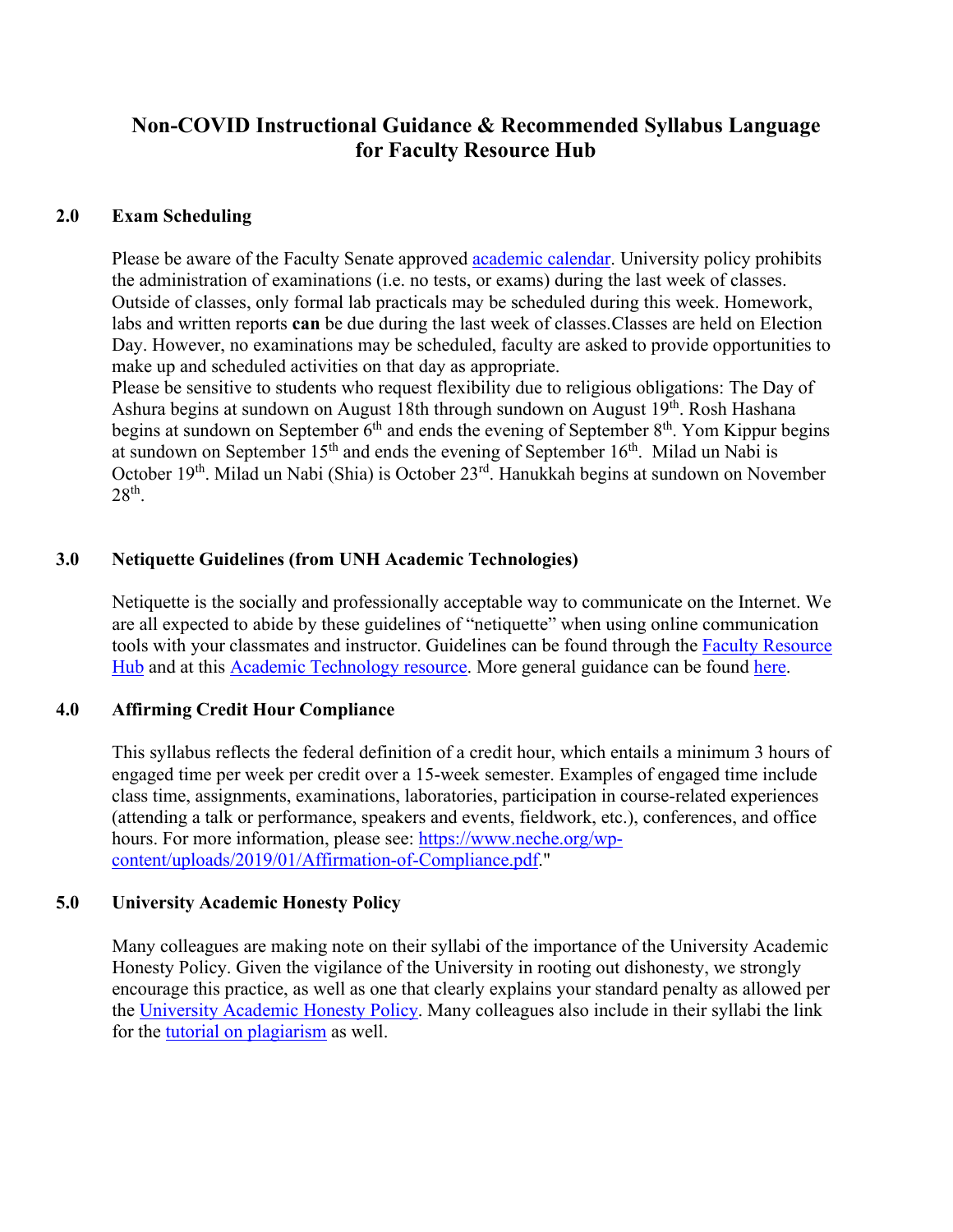### **6.0 Sample Statement on Disabilities**

According to the Americans with Disabilities Act (as amended, 2008), each student with a disability has the right to request services from UNH to accommodate his/her/their disability. If you are a student with a documented disability or believe you may have a disability that requires accommodations, please contact Student Accessibility Services (SAS) at **201 Smith Hall**. Accommodation letters are created by SAS with the student. Please follow-up with your instructor as soon as possible to ensure timely implementation of the identified accommodations in the letter. Faculty have an obligation to respond once they receive official notice of accommodations from SAS but are under no obligation to provide retroactive accommodations. We advise you not to provide accommodations to students who are not registered with SAS. For more information refer to<https://www.unh.edu/studentaccessibility> or contact SAS at 603.862.2607, 711 (Relay NH) or [sas.office@unh.edu.](mailto:sas.office@unh.edu)

# **7.0 Sample statement on emotional or mental health distress**

Your academic success and overall mental health are very important. If, during the semester, you find you are experiencing emotional or mental health issues, please contact the University's [\(PACS\)](https://www.unh.edu/pacs/) **(3rd floor, Smith Hall; 603-862-2090/TTY: 7-1-1)** which provides counseling appointments and other mental health services. If urgent, students may call PACS M-F, 8 a.m.-5 p.m., and schedule an Urgent Same-Day Appointment.

## **8.0 Sample statement to address the needs of students of all faiths**

In the event that a student needs accommodation for a religious or cultural holiday/observance, that student is encouraged to make that request as early in the semester as possible.

# **9.0 Confidentiality and Mandatory Reporting**

Relay NH, or [log on to the](https://www.unh.edu/affirmativeaction/incident-report-form-about) AAEO website. Anonymous reports may be submitted. The University of New Hampshire and its faculty are committed to assuring a safe and productive educational environment for all students and for the university as a whole. To this end, the university requires faculty members to report to the university's [Title IX Coordinator](https://www.unh.edu/affirmativeaction/title-ixsexual-violence) (Laura Buchs, [laura.buchs@unh.edu,](mailto:laura.buchs@unh.edu) 603-862-2930/1527 TTY**)** any incidents of sexual violence and harassment shared by students. If you wish to speak to a confidential support service provider who does not have this reporting responsibility because their discussions with clients are subject to legal privilege, you can find a list of resources here [privileged confidential service](https://www.unh.edu/affirmativeaction/privileged-confidential-support-services) [providers/resources. F](https://www.unh.edu/affirmativeaction/privileged-confidential-support-services)or more information about what happens when you report, how the university considers your requests for confidentiality once a report is made to the Title IX Coordinator, your rights and report options at UNH (including anonymous report options) please visit [student reporting options .](https://www.unh.edu/affirmativeaction/reporting-students) Help us improve our campus and community climate. If you have observed or experienced an incident of bias, discrimination or harassment, please report the incident by contacting the Affirmative Action and Equity Office at [affirmaction.equity@unh.edu](mailto:affirmaction.equity@unh.edu) or TEL  $\# (603) 862-2930$  voice/ (603) 862-1527 TTY / 7-1-1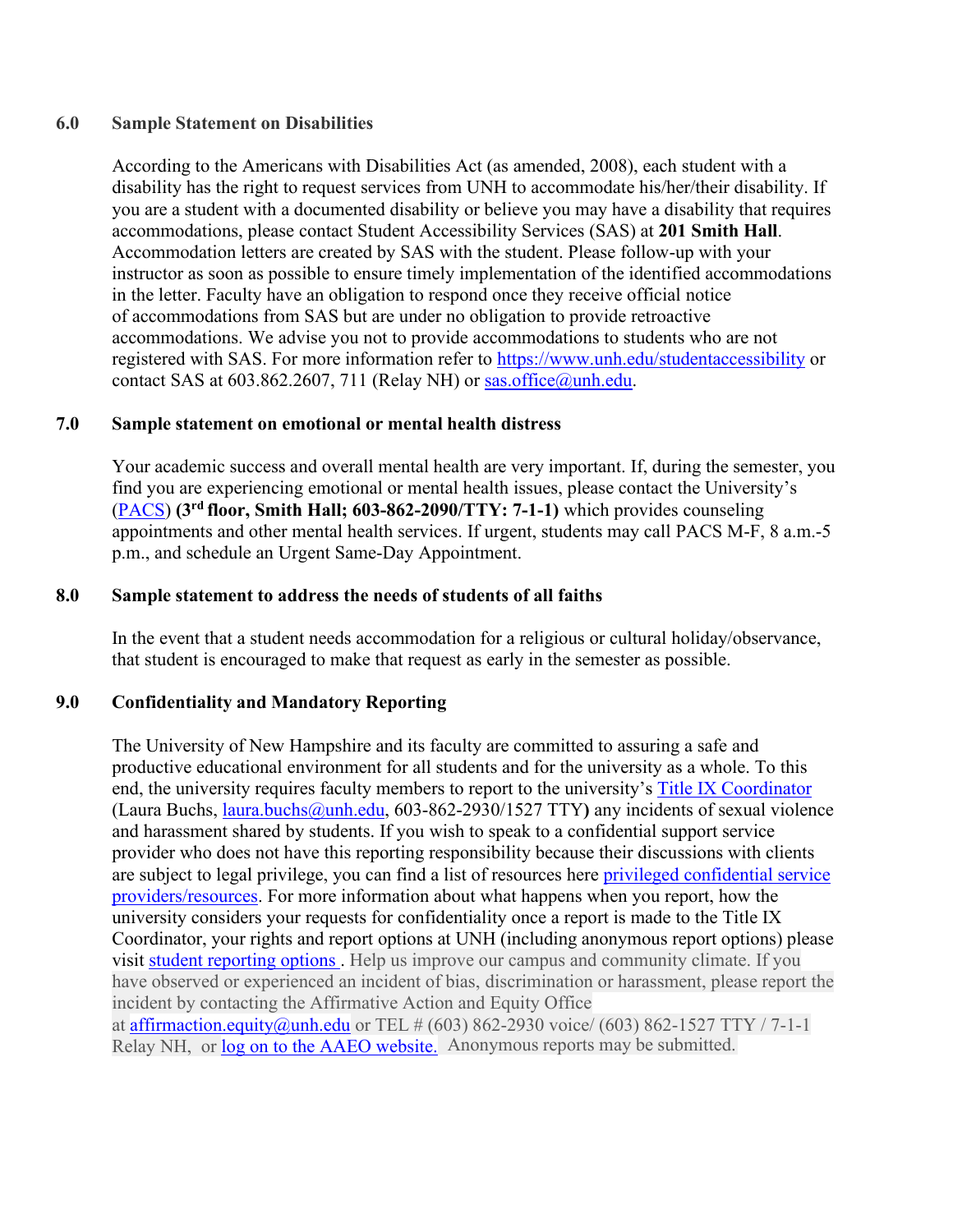#### **10.0 Student Absences or Difficulties for Non-Academic Reasons**

Should you require it, you will be notified via letter from the Dean of Students in cases where a student is experiencing an aggravated and compelling non-academic circumstance beyond their control and for which the Dean of Students has documentation. Please do not ask students for documentation yourself. Rather refer the student to the Dean of Students. Once you receive a dean's letter, it is within your authority to determine what remedy or accommodation is appropriate (see the [Student Rights, Rules and Responsibilities Academic Policies,](https://www.unh.edu/dean-of-students/sites/default/files/media/2021-08/21-22-srrr-final.pdf) 04- Attendance and [Class Requirements\)](https://www.unh.edu/dean-of-students/sites/default/files/media/2021-08/21-22-srrr-final.pdf).

#### **Specific for Manchester:**

#### *Absences for Non-Academic Reason***s**

You will be notified via letter from Stephanie Kirylych, Director of Academic Advising, at [stephanie.kirylych@unh.edu.](mailto:stephanie.kirylych@unh.edu) in cases where a student is experiencing an aggravated and compelling non-academic circumstance beyond their control and for which the Director of Academic Advising has documentation. Please do not ask students for documentation yourself. Rather refer the student to the Dean of Students. Once you receive a dean's letter, it is within your authority to determine what remedy or accommodation is appropriate (see the [Student](https://www.unh.edu/dean-of-students/sites/default/files/media/2021-08/21-22-srrr-final.pdf)  [Rights, Rules, Responsibilities, 04. Attendance and Class Requirements\)](https://www.unh.edu/dean-of-students/sites/default/files/media/2021-08/21-22-srrr-final.pdf).

## **10.1 Additional resources you may find helpful during the semester in dealing with students facing difficult challenges are:**

**Center for Academic Resources (CFAR)** is dedicated to student academic success by teaching students to study smarter. CFAR staff coach students on study strategies like notetaking and reading skills, tips for remote learning, time management, organization, preparing for exams, problem-solving, and utilizing online and campus resources. [Peer academic mentors](https://nam12.safelinks.protection.outlook.com/?url=https%3A%2F%2Fwww.unh.edu%2Fcfar%2Facademic-mentors&data=04%7C01%7CKatherine.Ziemer%40unh.edu%7C4bf41e15c506465164b008d959201ec1%7Cd6241893512d46dc8d2bbe47e25f5666%7C0%7C0%7C637638816744668617%7CUnknown%7CTWFpbGZsb3d8eyJWIjoiMC4wLjAwMDAiLCJQIjoiV2luMzIiLCJBTiI6Ik1haWwiLCJXVCI6Mn0%3D%7C1000&sdata=SbEz%2FFvYzkNM6ejfT7T1ABcBhogghDj9ExLzNTC0GT4%3D&reserved=0) represent a variety of majors and use the students' course materials to demonstrate best practices. Make peer mentor appointments on the CFAR calendar at [https://unh.mywconline.com](https://nam12.safelinks.protection.outlook.com/?url=https%3A%2F%2Funh.mywconline.com%2F&data=04%7C01%7CKatherine.Ziemer%40unh.edu%7C4bf41e15c506465164b008d959201ec1%7Cd6241893512d46dc8d2bbe47e25f5666%7C0%7C0%7C637638816744673595%7CUnknown%7CTWFpbGZsb3d8eyJWIjoiMC4wLjAwMDAiLCJQIjoiV2luMzIiLCJBTiI6Ik1haWwiLCJXVCI6Mn0%3D%7C1000&sdata=W4j2pLQoGbytcDpsLes%2FWIWG09CYkfK1hBdbtn2aVzQ%3D&reserved=0)**.** If you prefer to talk with a CFAR [professional](https://nam12.safelinks.protection.outlook.com/?url=https%3A%2F%2Fwww.unh.edu%2Fcfar%2Fdrop-meetings-cfar&data=04%7C01%7CKatherine.Ziemer%40unh.edu%7C4bf41e15c506465164b008d959201ec1%7Cd6241893512d46dc8d2bbe47e25f5666%7C0%7C0%7C637638816744678576%7CUnknown%7CTWFpbGZsb3d8eyJWIjoiMC4wLjAwMDAiLCJQIjoiV2luMzIiLCJBTiI6Ik1haWwiLCJXVCI6Mn0%3D%7C1000&sdata=6vYgShH3MBV4Bfsepo%2FB%2FZwYszaaXRghw3ACPCCVLAk%3D&reserved=0) educational counselor, email us at  $cfar.sss@unh.edu;$  use Chat Live on our website at [https://www.unh.edu/cfar;](https://nam12.safelinks.protection.outlook.com/?url=https%3A%2F%2Fwww.unh.edu%2Fcfar&data=04%7C01%7CKatherine.Ziemer%40unh.edu%7C4bf41e15c506465164b008d959201ec1%7Cd6241893512d46dc8d2bbe47e25f5666%7C0%7C0%7C637638816744683557%7CUnknown%7CTWFpbGZsb3d8eyJWIjoiMC4wLjAwMDAiLCJQIjoiV2luMzIiLCJBTiI6Ik1haWwiLCJXVCI6Mn0%3D%7C1000&sdata=yHft7wQzWLnaW8xEUTPdKzEZ9oTeQuUndb8l9uSotm0%3D&reserved=0) or stop by Smith Hall Second floor, Monday-Friday from 8:00-4:30. Our CFAR website also has a large selection of [study tips and tools](https://nam12.safelinks.protection.outlook.com/?url=https%3A%2F%2Fwww.unh.edu%2Fcfar%2Fstudy-tips-and-tools-0&data=04%7C01%7CKatherine.Ziemer%40unh.edu%7C4bf41e15c506465164b008d959201ec1%7Cd6241893512d46dc8d2bbe47e25f5666%7C0%7C0%7C637638816744688529%7CUnknown%7CTWFpbGZsb3d8eyJWIjoiMC4wLjAwMDAiLCJQIjoiV2luMzIiLCJBTiI6Ik1haWwiLCJXVCI6Mn0%3D%7C1000&sdata=2%2F7jcBwdGHbdqjKEJpI%2FtCSNm8nK5tAEc3UYseDphAQ%3D&reserved=0) and [STEM](https://nam12.safelinks.protection.outlook.com/?url=https%3A%2F%2Fwww.unh.edu%2Fcfar%2Fstem-resources&data=04%7C01%7CKatherine.Ziemer%40unh.edu%7C4bf41e15c506465164b008d959201ec1%7Cd6241893512d46dc8d2bbe47e25f5666%7C0%7C0%7C637638816744693506%7CUnknown%7CTWFpbGZsb3d8eyJWIjoiMC4wLjAwMDAiLCJQIjoiV2luMzIiLCJBTiI6Ik1haWwiLCJXVCI6Mn0%3D%7C1000&sdata=0cCbL5ubvvtTfZ%2BWf9f%2BIktZg%2F%2BGpeKkqAl2aS1W7xo%3D&reserved=0) [videos.](https://nam12.safelinks.protection.outlook.com/?url=https%3A%2F%2Fwww.unh.edu%2Fcfar%2Fstem-resources&data=04%7C01%7CKatherine.Ziemer%40unh.edu%7C4bf41e15c506465164b008d959201ec1%7Cd6241893512d46dc8d2bbe47e25f5666%7C0%7C0%7C637638816744693506%7CUnknown%7CTWFpbGZsb3d8eyJWIjoiMC4wLjAwMDAiLCJQIjoiV2luMzIiLCJBTiI6Ik1haWwiLCJXVCI6Mn0%3D%7C1000&sdata=0cCbL5ubvvtTfZ%2BWf9f%2BIktZg%2F%2BGpeKkqAl2aS1W7xo%3D&reserved=0)

**Sexual Harassment and Rape Prevention Program (SHARPP**) provides free and confidential advocacy and direct services to survivors [\(https://www.unh.edu/sharpp/\)](https://www.unh.edu/sharpp/).

**Question, Persuade, Refer ([QPR](https://www.unh.edu/pacs/suicide-prevention/qpr-suicide-prevention-training#%3A%7E%3Atext%3DQPR%2C%20which%20stands%20for%20Question%2Cmedical%20or%20mental%20health%20care))** is a training program in mental health matters, specifically suicide prevention, offered by PACS colleagues. Please contact PACS via the training request form [here](https://www.unh.edu/pacs/suicide-prevention/qpr-suicide-prevention-training) should your department or program want to arrange a training session.

**Behavior Intervention Team (BIT)** provides assistance to the UNH community when a student's behavior suggests harm to self or others, makes referrals to appropriate resources and recommends appropriate actions to the Dean of Students when needed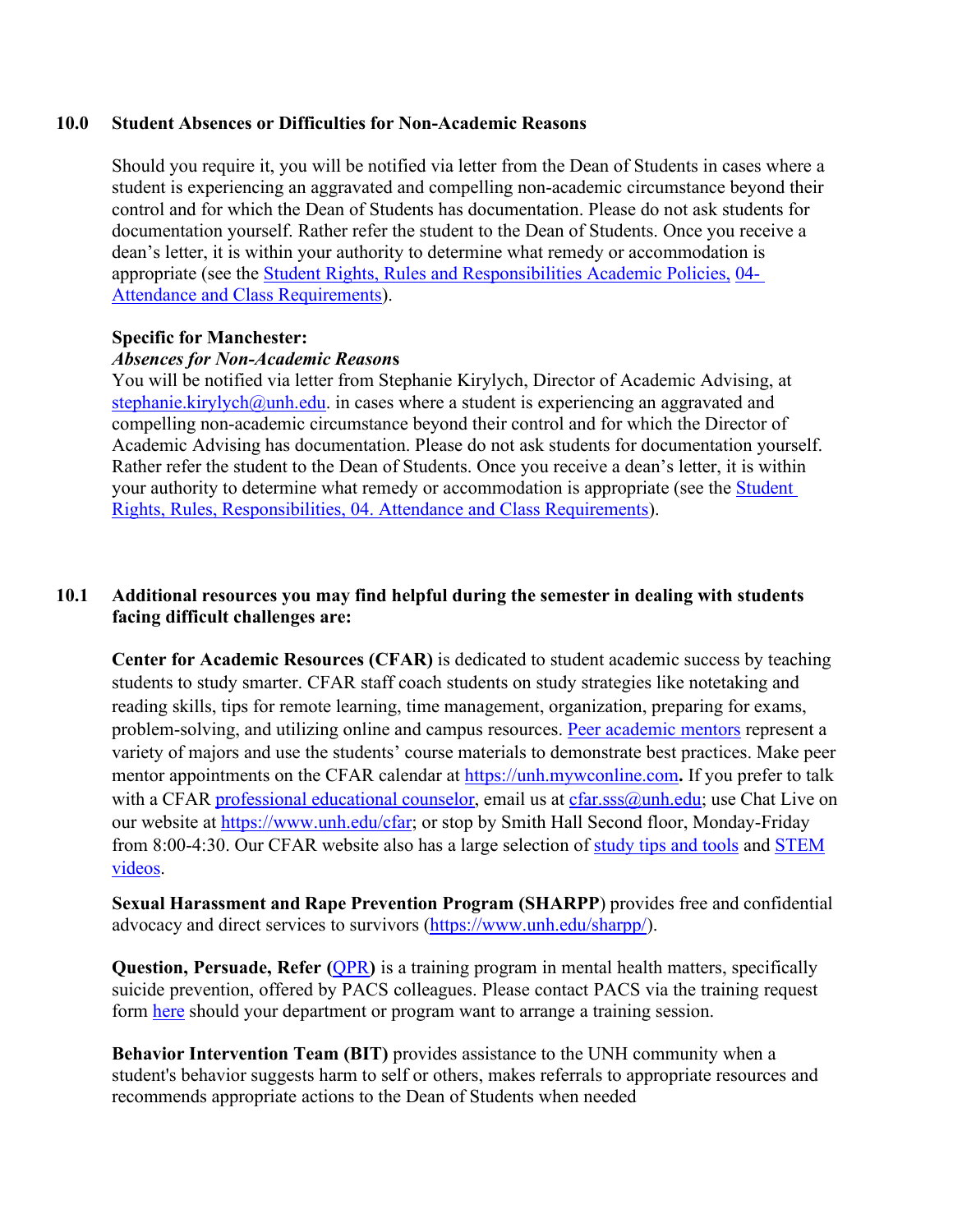[\(https://www.unh.edu/student-life/behavioral-intervention-team-bit\)](https://www.unh.edu/student-life/behavioral-intervention-team-bit). More information can be provided by calling The Office of the Dean of Students at 603-862-2053. The Office of the Dean of Students will provide you with guidance in the event that you have concerns about the health, safety, and well-being of a student.

Please know that the associate dean of a student's college is also a helpful resource. We work as close partners in troublesome student cases.

# **Specific for Manchester:**

# *Accessibility Services*

The University is committed to providing students with documented disabilities equal access to all university programs and facilities. If you think you have a disability requiring accommodations, you must register with the Student Accessibility Services [\(SAS\)](https://manchester.unh.edu/academics/academic-services/student-accessibility-services) office. The Student Accessibility Coordinator at UNHM is Jenessa Zurek. Please reach out to the SAS office via email at  $j$ enessa.zurek@unh.edu for registration information and disability related questions.

Jenessa Zurek is available through phone and email Mondays and Wednesdays from 9am-2pm.

Instructors are urged to include the language found at Resource Hub PDF section 6.0 in their syllabi (or web page [here\)](https://www.unh.edu/provost/guidance-fall-2020-instruction).

# *Mental Health and Wellness*

In partnership with The Mental Health Center of Greater Manchester, UNH Manchester offers free mental health sessions for students. Students can schedule counseling sessions by emailing [unhm.advising@unh.edu.](mailto:unhm.advising@unh.edu) Counselors will be available on Monday, Tuesday, and Thursday from 9am-5pm.

The National Suicide Prevention Lifeline provides 24/7, free and confidential support via phone or chat for people in distress, resources for you or your loved ones, and best practices for professionals. Call (800) 273-TALK (8255).

# **Mandatory Reporting & Title IX**

# *Confidentiality and Mandatory Reporting of Sexual Violence or Harassment*

The University of New Hampshire at Manchester and its community are committed to assuring a safe and productive educational environment for all students and for the university as a whole. Title IX makes it clear that violence, harassment, and discrimination based on sex and gender are Civil Rights offenses subject to the same kinds of accountability and the same kinds of support applied to offenses against other protected categories such as race, national origin, and ability.

If you or someone you know has experienced sexual or relationship violence, and/or stalking and harassment, you can find the appropriate resources below:

Reporting On Campus:

Title IX Deputy Intake Coordinator: Lisa Enright 603-641-4336. Lisa's office is located on the fourth floor in Room 439.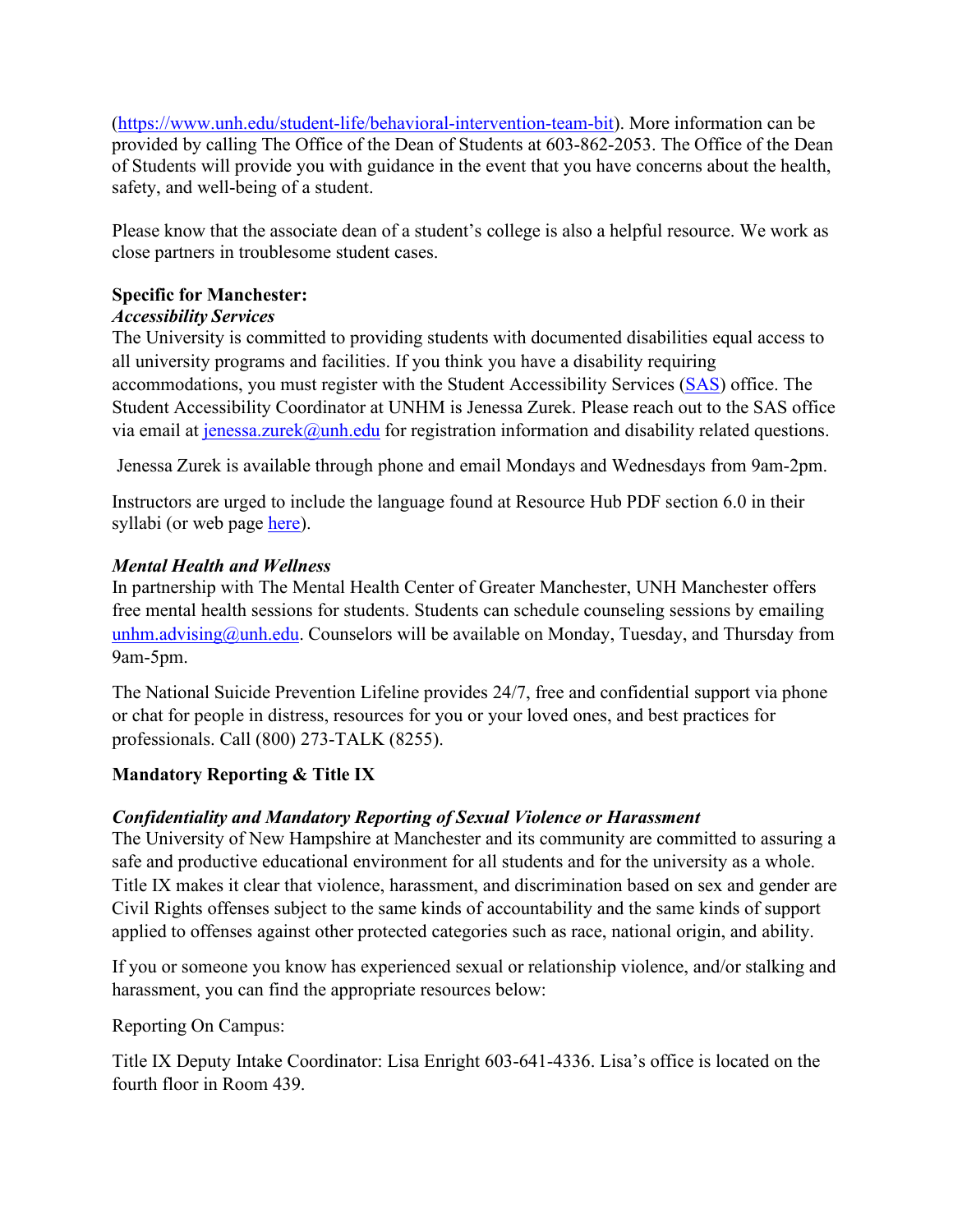UNH Manchester Security: 603-541-4101 or located in the second floor foyer

Reporting Off Campus: Manchester Police Department - 603-668-8711, 405 Valley St. Manchester, NH \*or your local police department and for emergencies dial 911

Confidential Support Resources:

YWCA, NH – 603-668-2299(24hour), 72 Concord St. Manchester, NH

Sexual Harassment and Rape Prevention Program (SHARPP): 603-862-7233(24hour), 8 Ballard Street, Wolff House, Durham NH 03824

The Mental Health Center of Greater Manchester: See contact information and hours above

24 Hour NH Sexual Violence Hotline: 1-800-277-5570

24 Hour NH Domestic Violence Hotline: 1-866-644-3574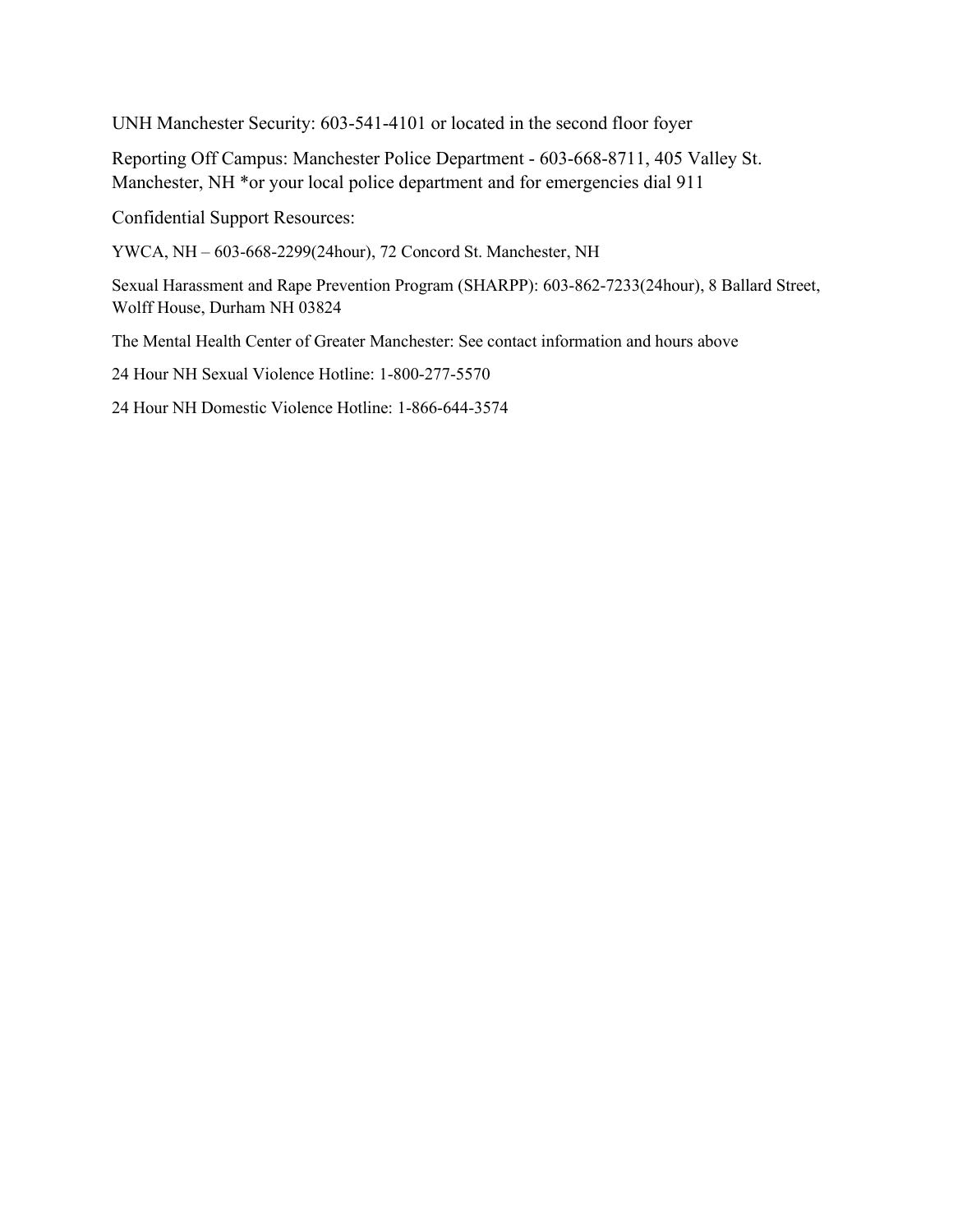# **Internal Resource Links:**

General UNH COVID page https:/[/www.unh.edu/coronavirus#student](http://www.unh.edu/coronavirus#student)

Teaching and Learning Resource Hub: https:/[/www.unh.edu/teaching-learning-resource-hub/](http://www.unh.edu/teaching-learning-resource-hub/)

Technology Support https:/[/www.unh.edu/it/at-support-center-atsc](http://www.unh.edu/it/at-support-center-atsc)

Syllabus guidance/resources from UNH Academic Technology course *Introduction to Inclusive Teaching* https://mycourses.unh.edu/courses/54722/pages/syllabus?module\_item\_id=1001138

UNH Center for Excellence in Teaching and Learning (CEITL) https:/[/www.unh.edu/cetl](http://www.unh.edu/cetl)

Affirmative Action and Equity Office for discrimination and harassment reporting https[://www.unh.edu/affirmativeaction/](http://www.unh.edu/affirmativeaction/)

Relevant recent UNH Faculty Senate motions:

Faculty Senate motion on allowing first term students to change to pass-fail for 4 credits:

https:/[/www.unh.edu/sites/default/files/departments/faculty\\_senate/on\\_allowing\\_first\\_term\\_stude](http://www.unh.edu/sites/default/files/departments/faculty_senate/on_allowing_first_term_stude) nts to change to pass fail for 4 credits motnxv-m5-12-09-19 0.pdf

Faculty Senate motion on including common language about the federal definition of a credit hour in syllabi (see file "on including common language about fed def of credit hour Motn XXIV-M18-050420.pdf" Not published on Senate website yet because the minutes are not yet approved from May 4).

Faculty Senate Motion (from 2019) on universal expectations for syllabi.

https:/[/www.unh.edu/sites/default/files/departments/faculty\\_senate/on\\_universal\\_expectations\\_fo](http://www.unh.edu/sites/default/files/departments/faculty_senate/on_universal_expectations_fo)  $r$  syllabi-motn - xxiii-m28-05-10-19.pdf